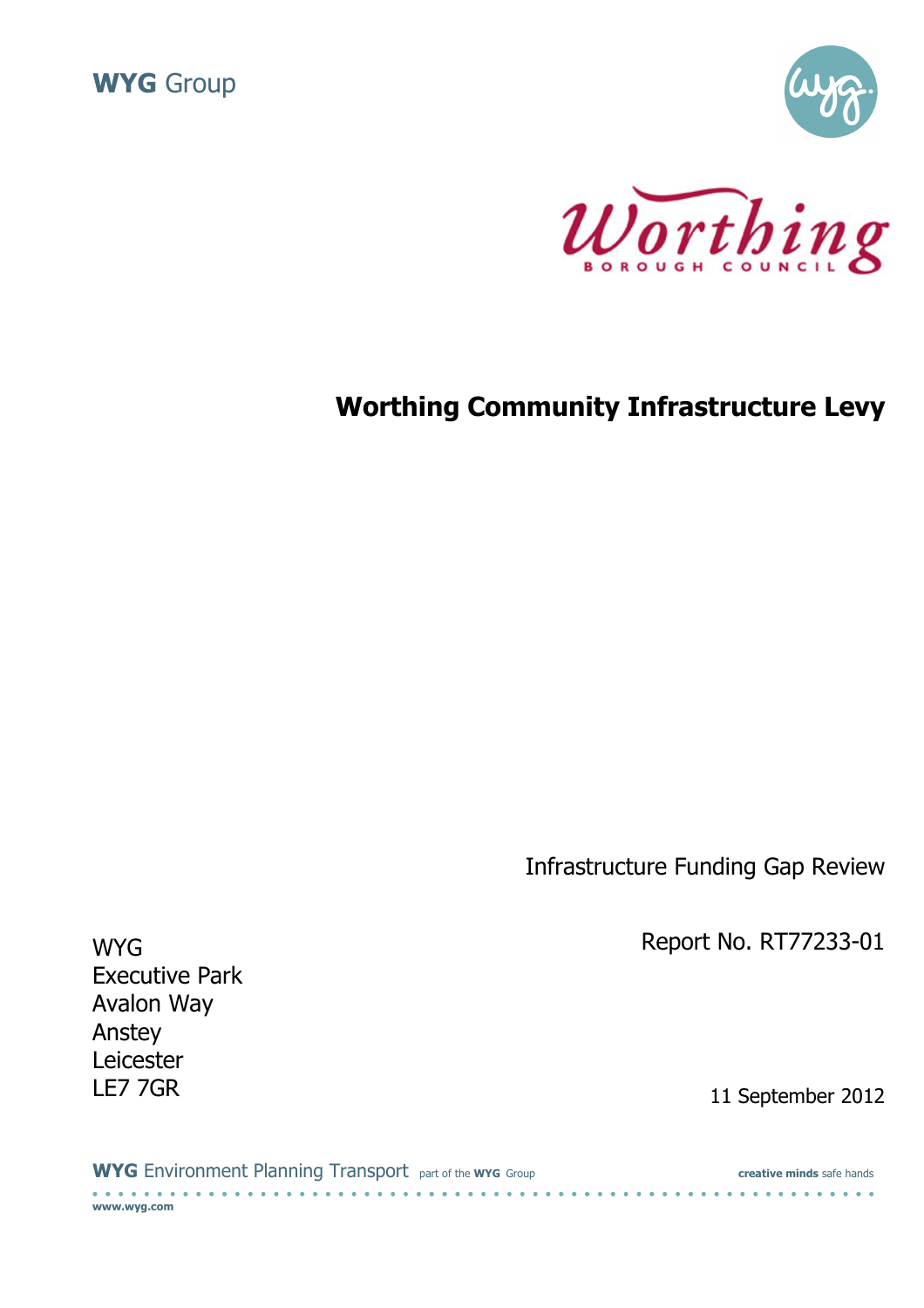



# REPORT CONTROL

| Document:    | Infrastructure Funding Gap Review                                                                        |
|--------------|----------------------------------------------------------------------------------------------------------|
| Project:     | Worthing Community Infrastructure Levy                                                                   |
| Client:      | Worthing Borough Council                                                                                 |
| Job Number:  | A077233                                                                                                  |
| File Origin: | N:\Projects\A077233 - Worthing CIL\reports\RT77233-01 Infrastructure<br>Funding Gap Review Report v2.doc |

### Document Checking:

| <b>Primary Author</b> | Ed Ducker | Initialled: | ED |
|-----------------------|-----------|-------------|----|
|                       |           |             |    |
|                       |           |             |    |

| Contributor | Initialled: |
|-------------|-------------|
|             |             |

| <b>Review By</b> | Alistair Gregory | Initialled: | ASG |
|------------------|------------------|-------------|-----|

| Issue | Date     | <b>Status</b>               | Checked for Issue |
|-------|----------|-----------------------------|-------------------|
| 1     | 24/08/12 | Draft                       | <b>ASG</b>        |
| 2     | 11/09/12 | <b>Consultation Updates</b> | <b>ASG</b>        |
| 3     |          |                             |                   |
| 4     |          |                             |                   |

|  | <b>WYG</b> Environment Planning Transport part of the wyg Group |  |  |  |  |  |  |  |  |  |  |  |  |  |  |  |  |  |  |  |  |  | creative minds safe hands |  |  |  |
|--|-----------------------------------------------------------------|--|--|--|--|--|--|--|--|--|--|--|--|--|--|--|--|--|--|--|--|--|---------------------------|--|--|--|
|  |                                                                 |  |  |  |  |  |  |  |  |  |  |  |  |  |  |  |  |  |  |  |  |  |                           |  |  |  |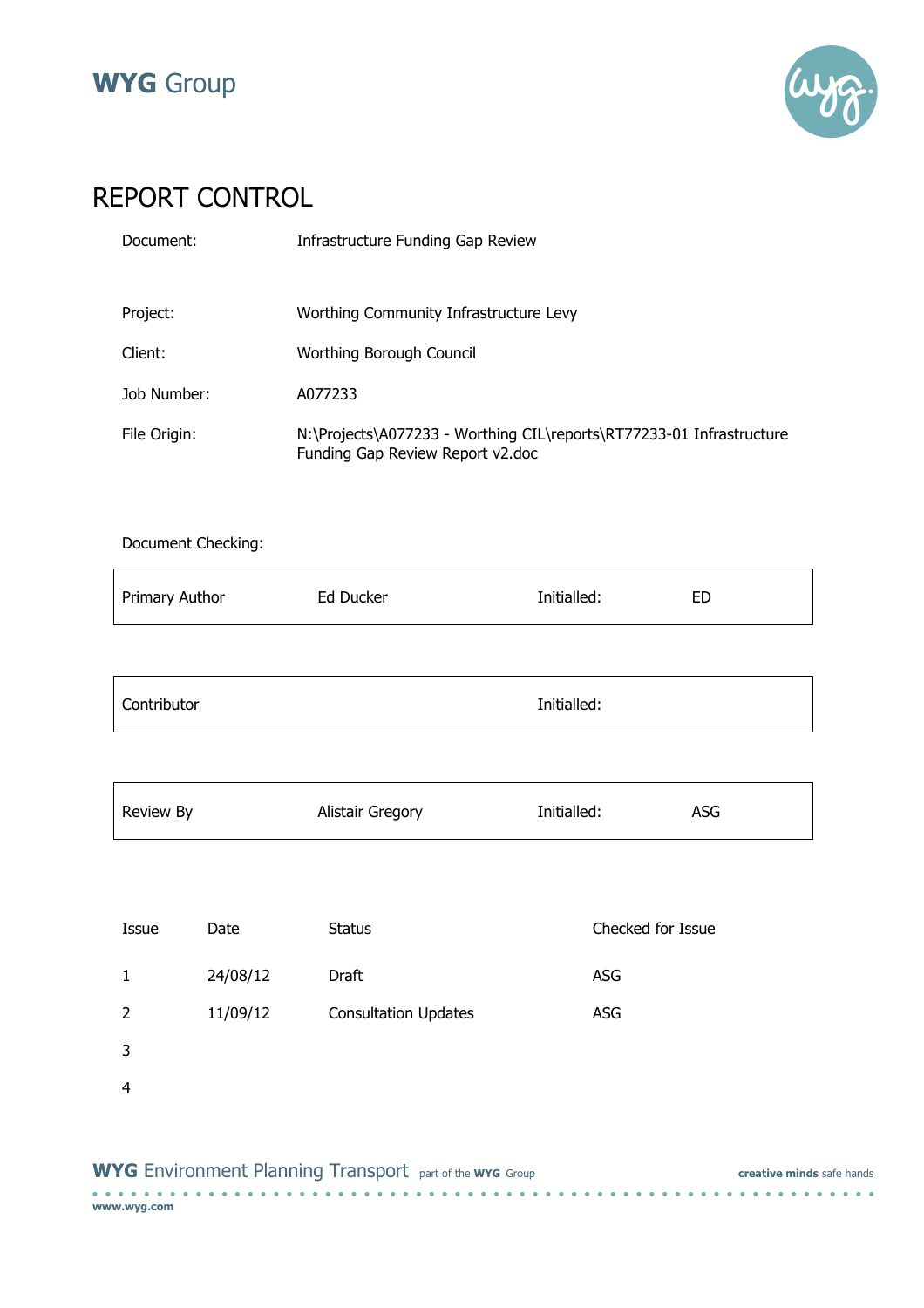



# Contents

| $\mathbf{1}$ |                          |  |
|--------------|--------------------------|--|
|              | 1.2 <sub>2</sub>         |  |
|              |                          |  |
| 3            |                          |  |
|              | 3.1<br>3.2<br>3.3<br>3.4 |  |
| 4            |                          |  |

# Appendices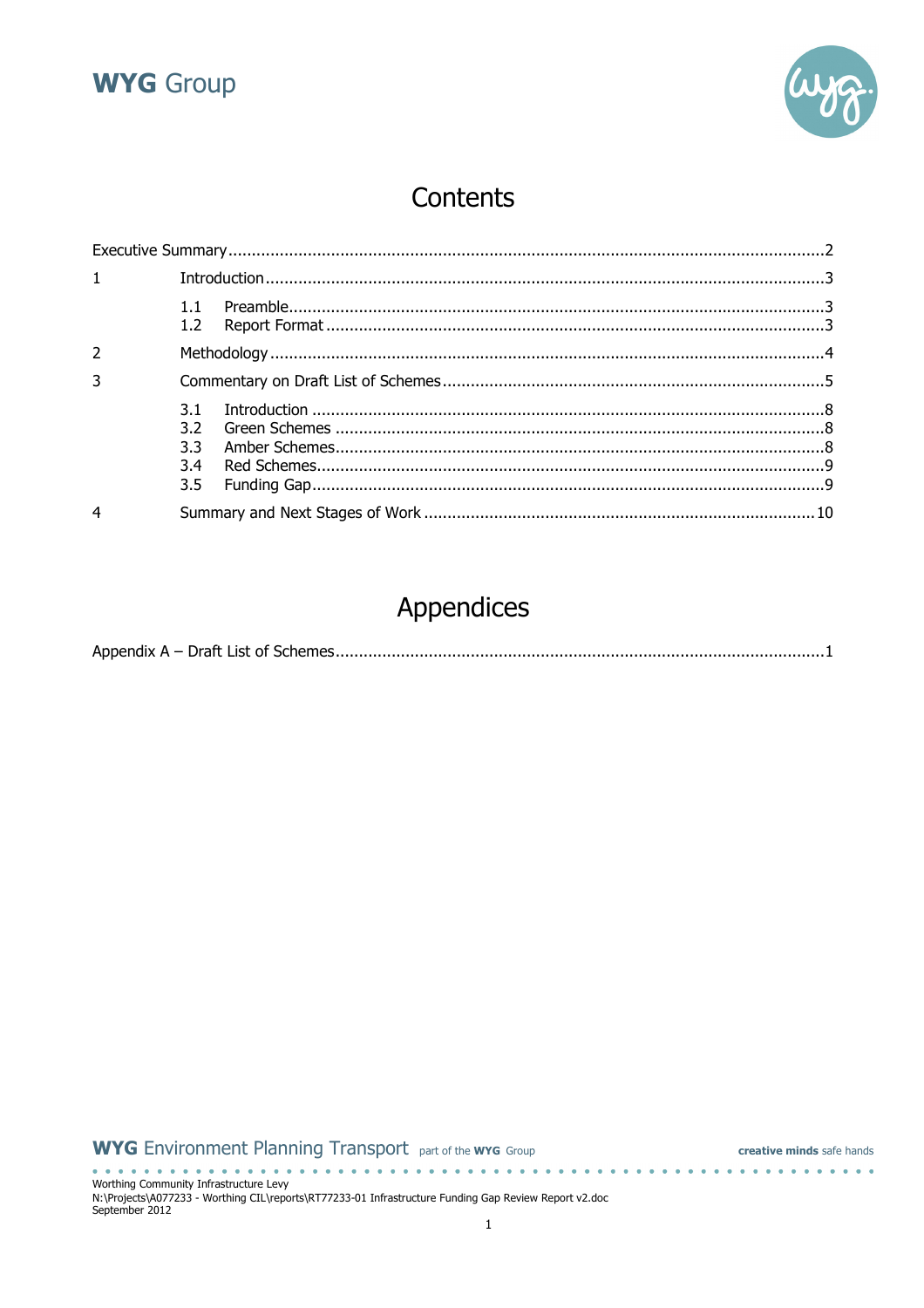



### Executive Summary

WYG (as part of the NCS consortium) has been appointed by Worthing Borough Council (WBC) to review background evidence documents and identify infrastructure schemes that are potentially eligible for Community Infrastructure Levy (CIL) funding and determine whether a robust Infrastructure Funding Deficit can be demonstrated to support the Council's proposed adoption of CIL.

WBC provided WYG with a comprehensive set of documentation from which to produce a schedule of infrastructure schemes potentially eligible for CIL funding. Schemes have been assessed against a range of criteria and a 'traffic light' system used to summarise the findings, where:

Green – means the scheme is eligible for CIL funding based on the available evidence

Amber – anticipated to be eligible for CIL funding, subject to further information to confirm this

 $Red$  – not considered to be eligible for CIL funding (normally because it seeks to address an existing issue and is not required to support planned growth).

At the time of writing this report (September 2012) a total of 104 infrastructure schemes have been identified by WBC and their partners for potential CIL funding. The breakdown of these is summarised below and discussed in more detail later in this report:

Green – 2 schemes

Amber – 70 schemes

 $Red - 32$  schemes

#### $Total = 104$  schemes

The total estimated Infrastructure Funding Deficit from Green schemes currently stands at circa  $£1.5m$ .

The total estimated Infrastructure Funding Deficit from Green and **Amber** schemes combined currently stands at circa £19m.

It is therefore recommended that further work is required to determine which of the Amber schemes can reasonably be included in the Infrastructure Funding Deficit total to provide as robust a case possible to support the Council's proposed adoption of CIL.

| <b>WYG</b> Environment Planning Transport part of the wyg Group                                       | creative minds safe hands |  |
|-------------------------------------------------------------------------------------------------------|---------------------------|--|
|                                                                                                       |                           |  |
| Worthing Community Infrastructure Levy                                                                |                           |  |
| N:\Projects\A077233 - Worthing CIL\reports\RT77233-01 Infrastructure Funding Gap Review Report v2.doc |                           |  |
| September 2012                                                                                        |                           |  |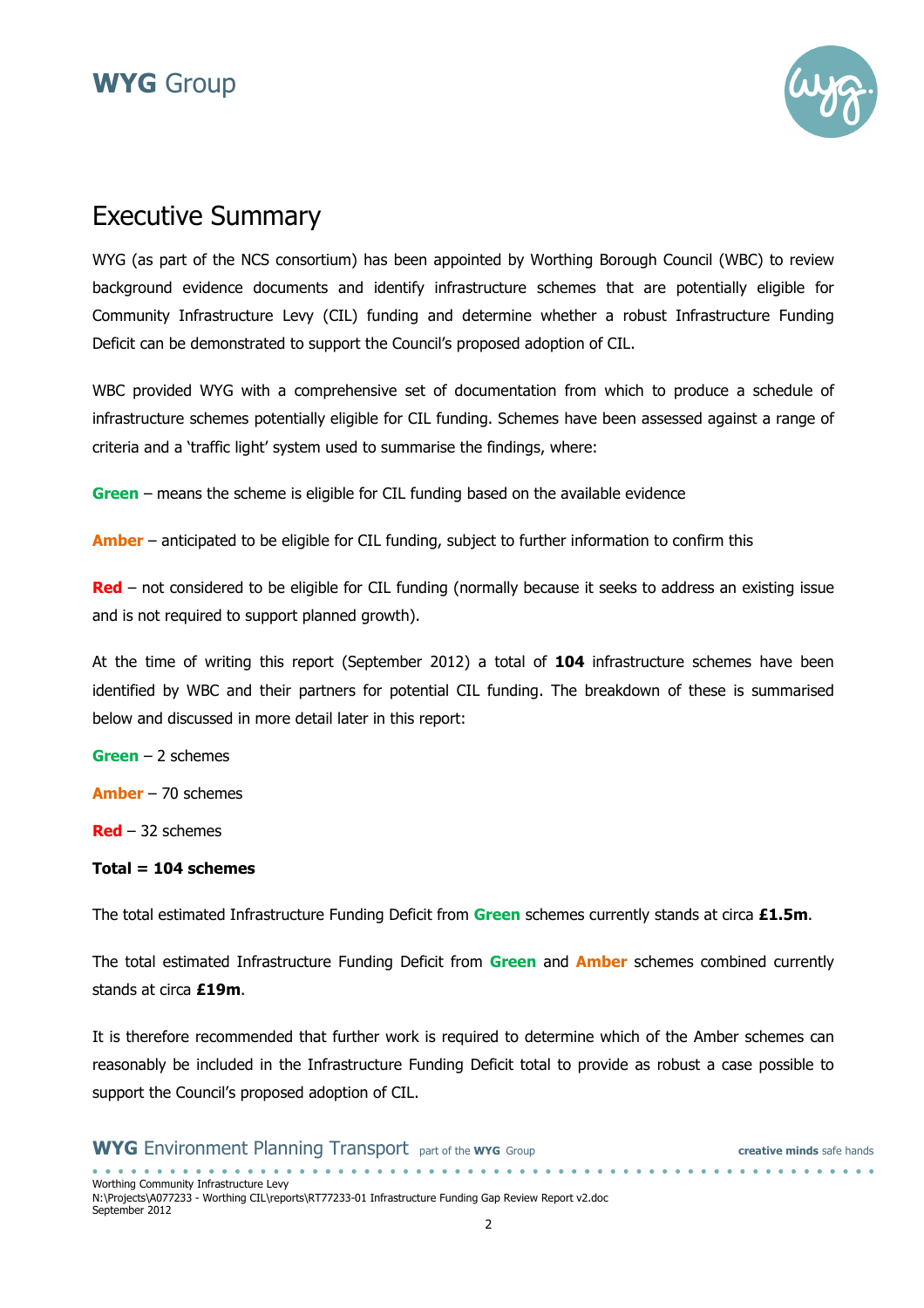

### 1 Introduction

### 1.1 PREAMBLE

- 1.1.1 Nationwide CIL Service (NCS), a team comprising of the Planning Policy and Growth team at Newark and Sherwood District Council, heb Chartered Surveyors, Gleeds and WYG, were appointed by Worthing Borough Council (WBC) to provide consultancy support to produce the Community Infrastructure Levy (CIL) charging schedule for the Borough.
- 1.1.2 WYG's role in the NCS team is as infrastructure specialists. For the Worthing CIL, WYG's role is to review background evidence documents and identify infrastructure schemes that are potentially eligible for Community Infrastructure Levy (CIL) funding and determine whether a robust Infrastructure Funding Deficit can be demonstrated to support the Council's proposed adoption of CIL.
- 1.1.3 This report provides a summary of the preliminary infrastructure evidence base review undertaken by WYG.

#### 1.2 REPORT FORMAT

- 1.2.1 The layout of this report is as follows:
	- Section 2 describes the methodology used;
	- Section 3 outlines the draft list and provides commentary on the schemes;
	- Section 4 summarises this report.

| Worthing Community Infrastructure Levy                                                                |  |
|-------------------------------------------------------------------------------------------------------|--|
| N:\Projects\A077233 - Worthing CIL\reports\RT77233-01 Infrastructure Funding Gap Review Report v2.doc |  |
| September 2012                                                                                        |  |
|                                                                                                       |  |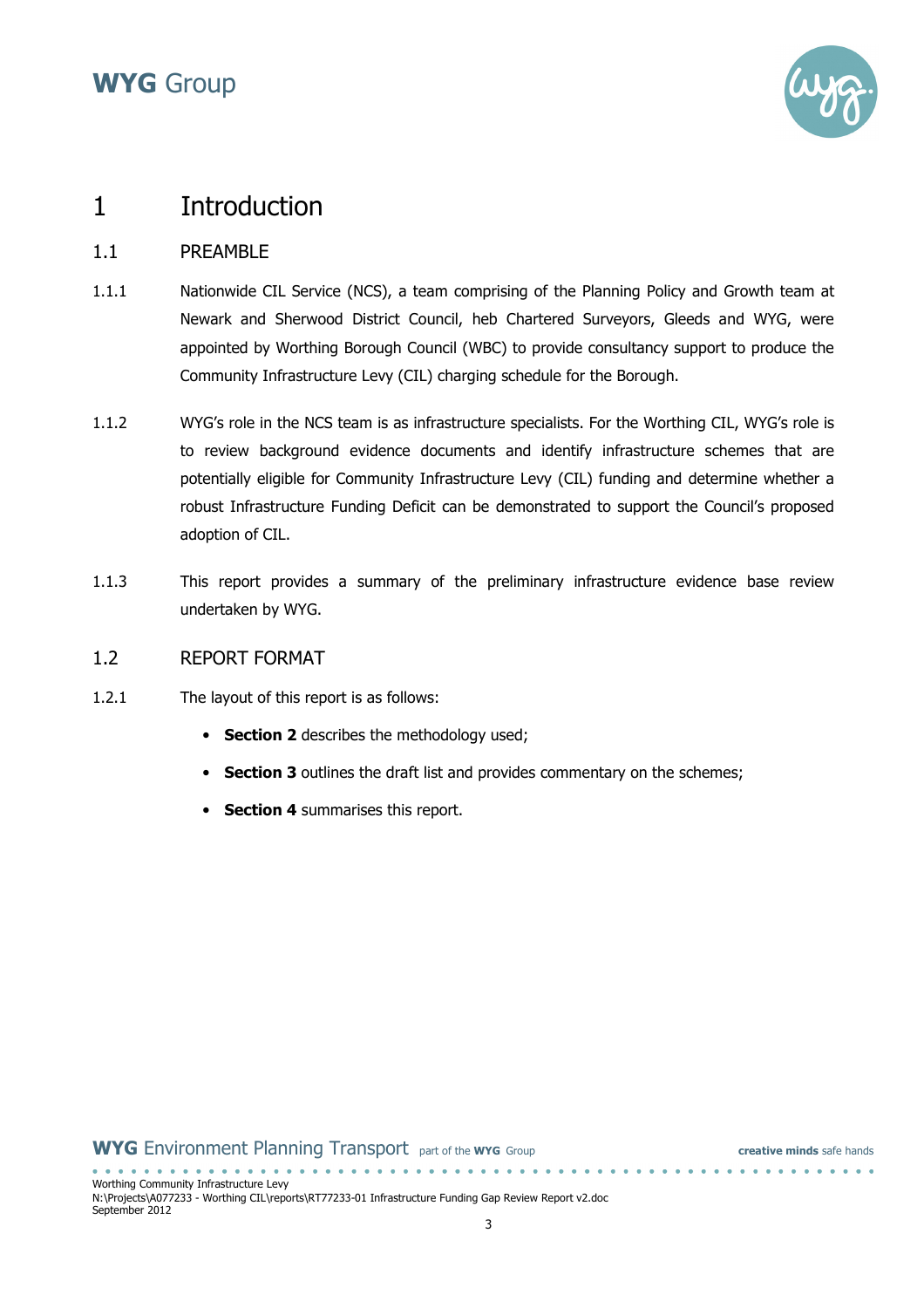

## 2 Methodology

- 2.1.1 Worthing Borough Council (WBC) provided WYG with a comprehensive set of documentation to review and use to produce a schedule of infrastructure schemes potentially eligible for CIL funding. These were:
	- Draft Blue Book, January 2012 (Ardur and Worthing Councils);
	- WBC and Adur District Council (ADC) Budget Book 2011/12;
	- Worthing Strategic Infrastructure Package;
	- West Sussex County Council (WSCC) Sustainable Travel Towns bid 2011;
	- West Sussex Investment Strategy document not yet published but discussions were held in August 2012 with West Sussex County Council's consultant for the project, Parsons Brinckerhoff;
	- Worthing County Local Committee Area Infrastructure Plan;
	- WSCC Planning Schools Places 2011/12
- 2.1.2 At the time of writing this report a number of consultation responses have also been returned to WBC. These comments have been incorporated into the latest iteration. Correspondence regarding the draft CIL list has been received from:
	- Highways Agency;
	- West Sussex County Council;
	- NHS Sussex.
- 2.1.3 The available evidence base demonstrates that WBC has already begun to consider the requirements of CIL in some detail. We have reviewed all of the existing available infrastructure evidence and can conclude that 'reasonable infrastructure planning' has been undertaken in compliance with the principles of PPS12. PPS12 states that:

"… a core strategy should be supported by evidence of what physical, social and green infrastructure is needed to enable the amount of development proposed for the area, taking account of its type and distribution. This evidence should cover who will provide the infrastructure and when it will be provided. The core strategy should draw on and in parallel influence any strategies and investment plans of the local authority and other organisations."

. . . . . . . . . . . . . . . .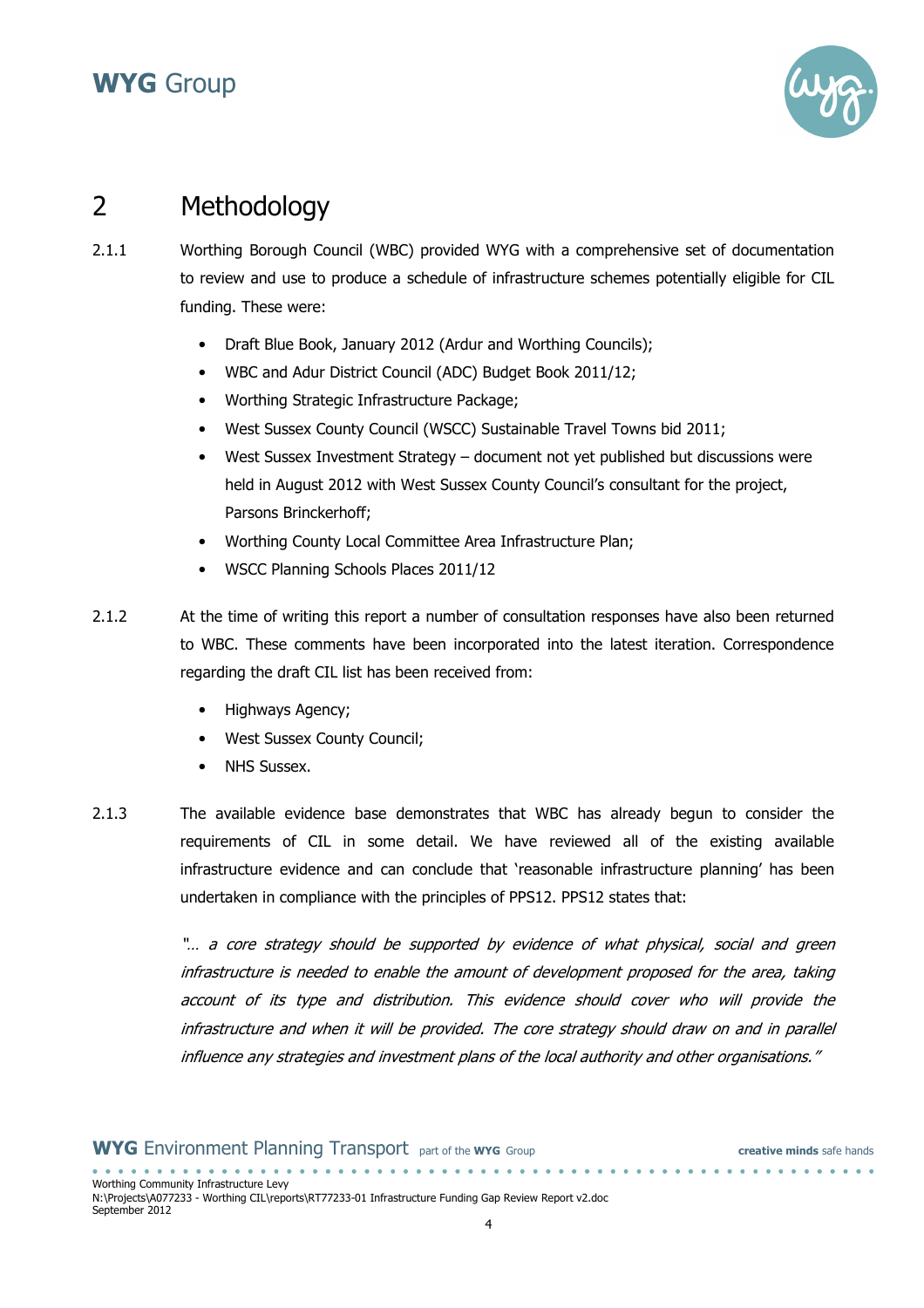



"Good infrastructure planning considers the infrastructure required to support development, costs, sources of funding, timescales for delivery and gaps in funding. This allows for the identified infrastructure to be prioritised in discussions with key local partners. … The infrastructure planning process should identify, as far as possible:

- infrastructure needs and costs;
- phasing of development;
- funding sources; and
- responsibilities for delivery."
- 2.1.4 In order to establish which infrastructure schemes are potentially eligible for CIL funding a summary schedule has been produced. It is expected that this will be maintained as a 'live' document and updated as infrastructure requirements change in the future. This schedule is also expected to guide production of the Draft Infrastructure List for the CIL public examination and the subsequent Regulation 123 List. A copy of the current version of the infrastructure schedule can be found in **Appendix A**. Specific schemes on the schedule are discussed in Section 3 of this report.
- 2.1.5 The infrastructure schedule in **Appendix A** has been developed to consider the following questions, critical to identifying eligibility for CIL funding:
	- Is the infrastructure scheme required to support the growth identified in the adopted Core Strategy DPD (as CIL can only be used to help pay for infrastructure required to facilitate growth, not to address existing problems).
	- What is the estimated cost to provide the infrastructure?
	- Which body or department is responsible for delivery and funding of the infrastructure?
	- Have timescales been identified for infrastructure delivery?
	- Is there any alternative funding available? If so what is the value of available funding?
	- Has an aggregate infrastructure funding deficit been identified and quantified? (This is the fundamental question as this establishes the overall need for CIL).
- 2.1.6 With these issues in mind the table has the following column titles in place:
	- Infrastructure Type schemes have been grouped into 11 categories to capture all types of infrastructure and to provide a quick means of assessing which type of infrastructure will get the most, or least funding from CIL. The 11 categories applied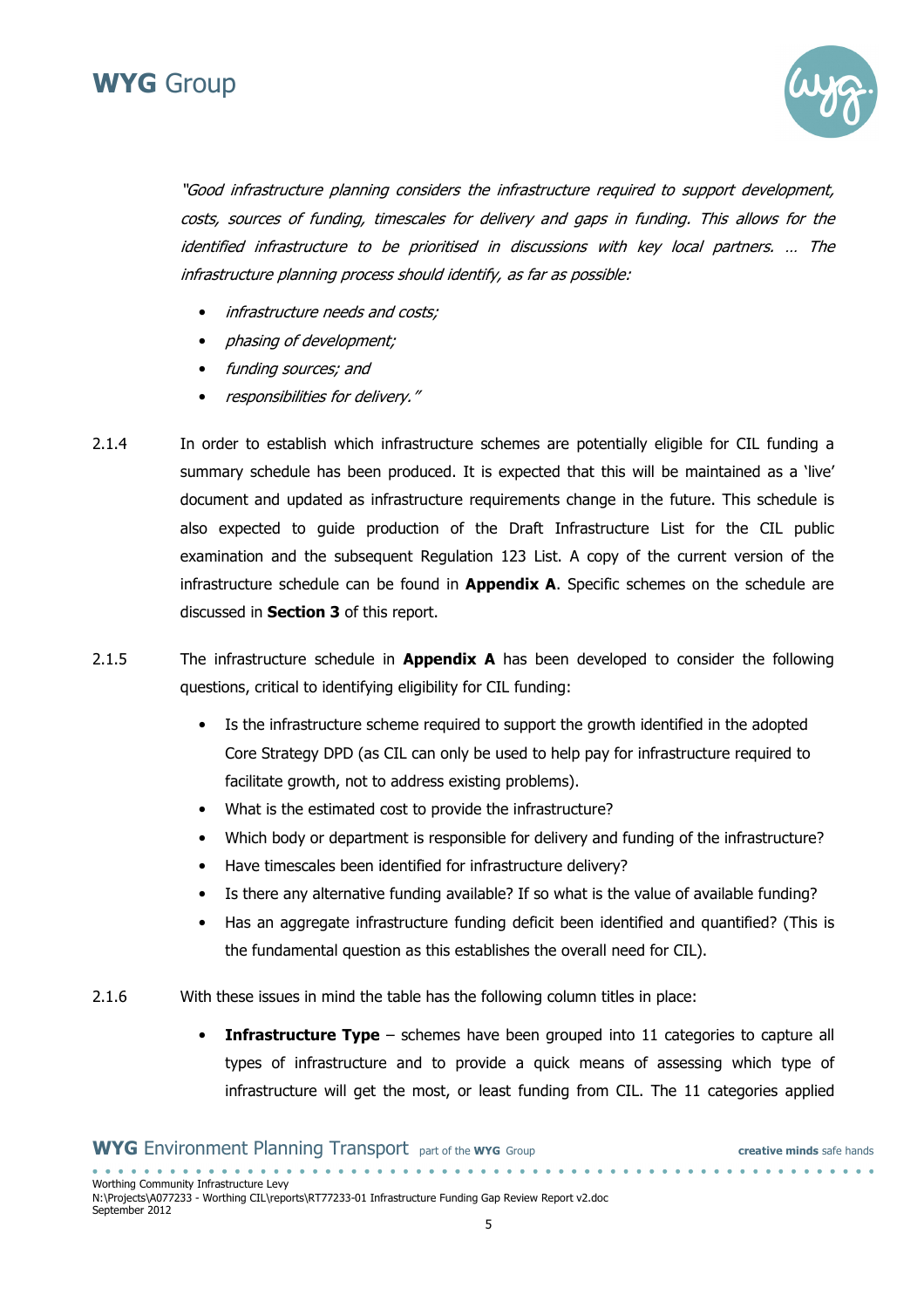

are; transport, highways, education, flood defences, healthcare, utilities, energy, leisure, community, green infrastructure and land remediation.

- **Total Cost Estimate** this has been summarised wherever cost information is available in the evidence base. This also provides a flag for schemes considered as likely to be eligible for CIL funding but either no cost estimate is available, or it is unclear whether the cost estimate is entirely applicable for the Borough (e.g. for a County-wide or Region-wide project). In these instances the cost entry has been highlighted in the schedule to flag that consultation will be required with the responsible body to produce or refine the cost estimate, or to note that additional cost estimation work will be required to enable a robust aggregate infrastructure funding deficit to be established.
- Available Funding Sources this summarises any identified funding sources (as described in the background documents) but does not imply funding has already been secured or confirmed. It also includes some likely future funding sources.
- Available Funding (£ and %) this summarises the amount of funding available from existing and likely future sources.
- Funding Gap (£ and  $\%$ ) where information is available this summarises the gap between estimated scheme cost and available funding. The total at the foot of this column represents the aggregate infrastructure funding deficit that CIL will be expected to fund.
- **Evidence Base** a note of which evidence base document(s) the infrastructure requirement has been taken from. A supplementary list has also been provided to reference document page numbers, to make it easier to find more detail of the evidence.
- Is the Infrastructure required to Support Growth? summarises our findings of whether the available evidence base demonstrates that each infrastructure scheme is required (in whole or part) to support planned growth. Where there is insufficient evidence to confirm a response this cell has been highlighted on the schedule. Further commentary is provided on this issue in Section 3.
- Delivery responsibility  $-$  summarise which organisation is responsible for the delivery of each infrastructure scheme (taken from the information available in the evidence base) and provides a rough guide on where to obtain further information.
- **Timescales/Priority for Delivery** has been shown wherever the evidence base documents have indicated a delivery period/date. This information will help to determine when schemes are required within the Borough to facilitate growth. Cells in the schedule

. . . . . . . . . . . . . . . .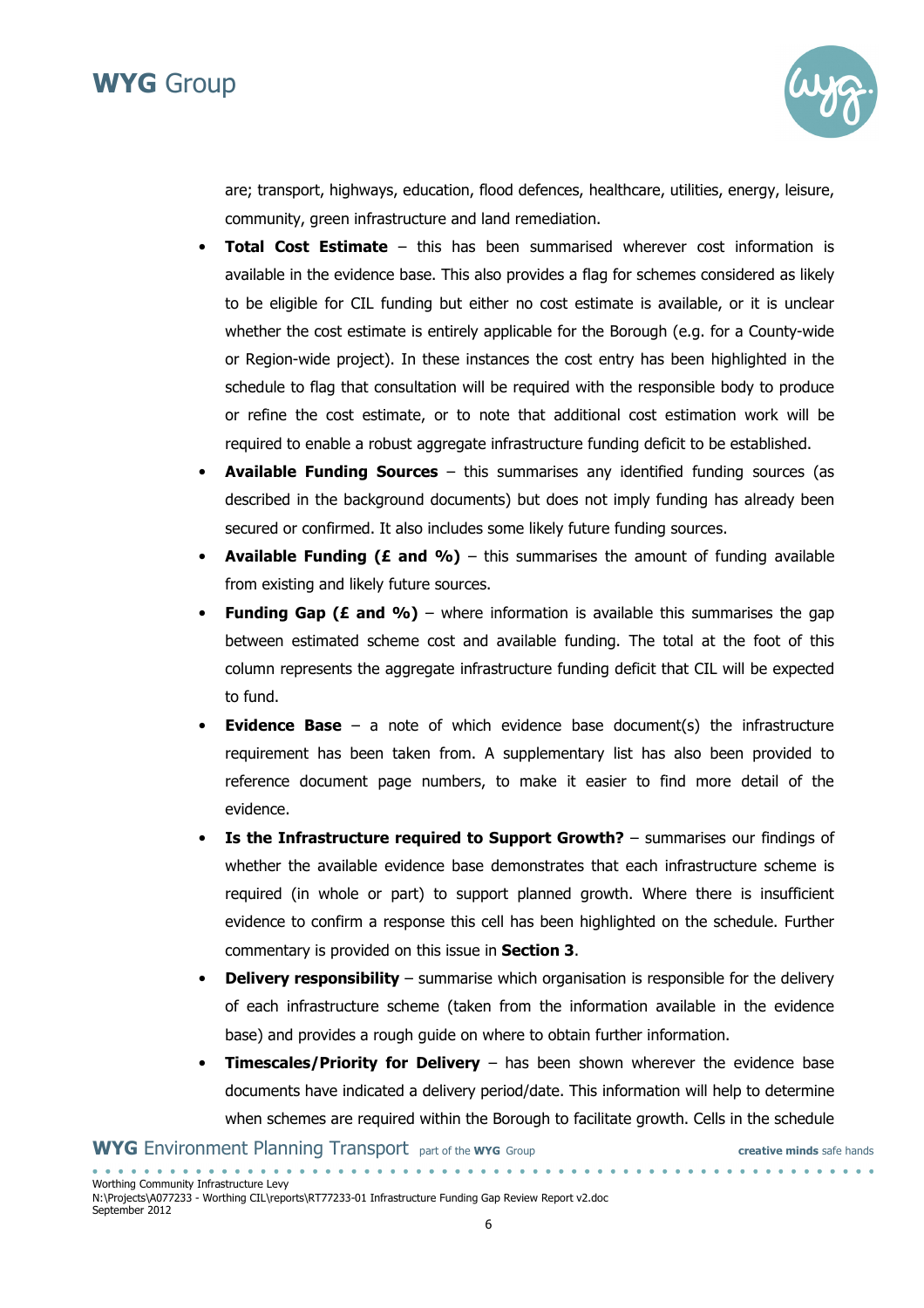



have been highlighted to flag where no timescale information is currently available in the evidence base.

• Comments – this column provides an overall summary comment on each scheme and has been highlighted using the 'traffic light' system described at the beginning of this report.

#### WYG Environment Planning Transport part of the WYG Group creative minds safe hands

Worthing Community Infrastructure Levy N:\Projects\A077233 - Worthing CIL\reports\RT77233-01 Infrastructure Funding Gap Review Report v2.doc September 2012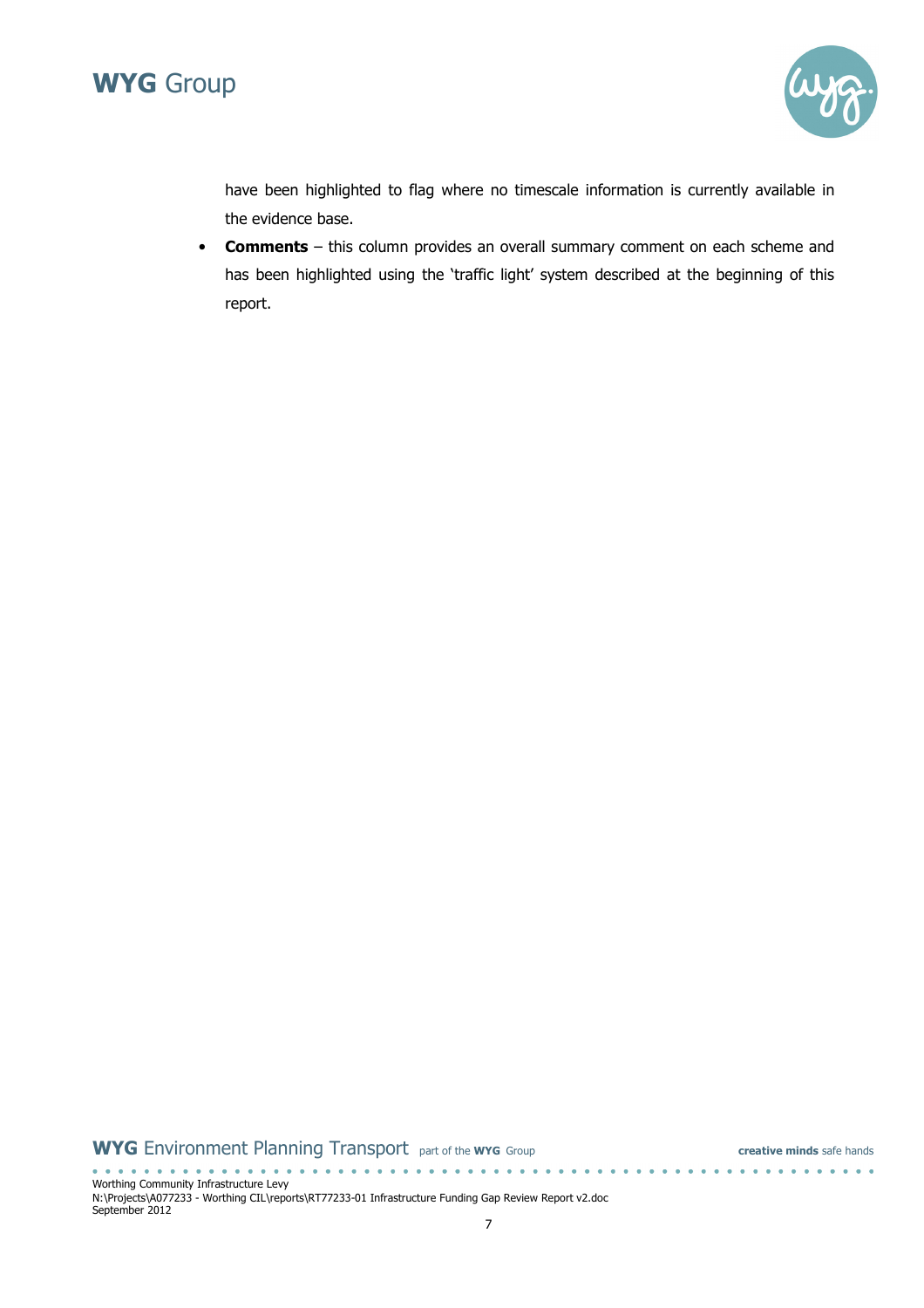

### 3 Commentary on Draft List of Schemes

#### 3.1 INTRODUCTION

3.1.1 The current infrastructure summary schedule is presented in **Appendix A**. This section of the report provides a brief commentary on the individual infrastructure schemes and how 'CIL ready' they are, based on the information available in the existing evidence base. This Section has been ordered by the 'traffic light' system described in the Executive Summary at the start of this report, to explain which schemes are considered eligible for CIL funding, which schemes may be eligible and which schemes are unlikely to be eligible for CIL, with rationale provided to explain how each scheme has been categorised.

#### 3.2 GREEN SCHEMES

- 3.2.1 There are 2 schemes on the draft list which are deemed to be suitable for CIL funding, in both cases this is subject to minor levels of additional information being provided.
- 3.2.2 The first scheme is the behaviour change programme (transport). This is a programme developed by WSCC and partners to encourage less reliance on private car use and enhancements to accessibility through more sustainable transport. As future growth will undoubtedly increase the need to travel, this is a project which is likely to be eligible for CIL funding in the future. No funding gap has been confirmed but an assumption of 50% to be provided through existing/likely sources such as the Local Transport Plan and 50% from CIL has been made in the infrastructure schedule.
- 3.2.3 The other scheme is new healthcare facilities to support development. Sussex Primary Care Trust, who for the Worthing area from April 2013 will be known as the Coastal West Sussex Clinical Commissioning Group, have provided an evidenced sum for contributions towards new healthcare facilities from future development. A preliminary figure of £1,408,905 from CIL would be required for Worthing based upon the anticipated level of development.

#### 3.3 AMBER SCHEMES

Worthing Community Infrastructure Levy

<u>. . . . . . . . . . . . . . . .</u>

September 2012

3.3.1 The majority of schemes (70) on the draft list fall within this category. The evidence provided has demonstrated that all or some of the infrastructure cost for these schemes could be eligible for future CIL funding, however more robust information is required to confirm this.

N:\Projects\A077233 - Worthing CIL\reports\RT77233-01 Infrastructure Funding Gap Review Report v2.doc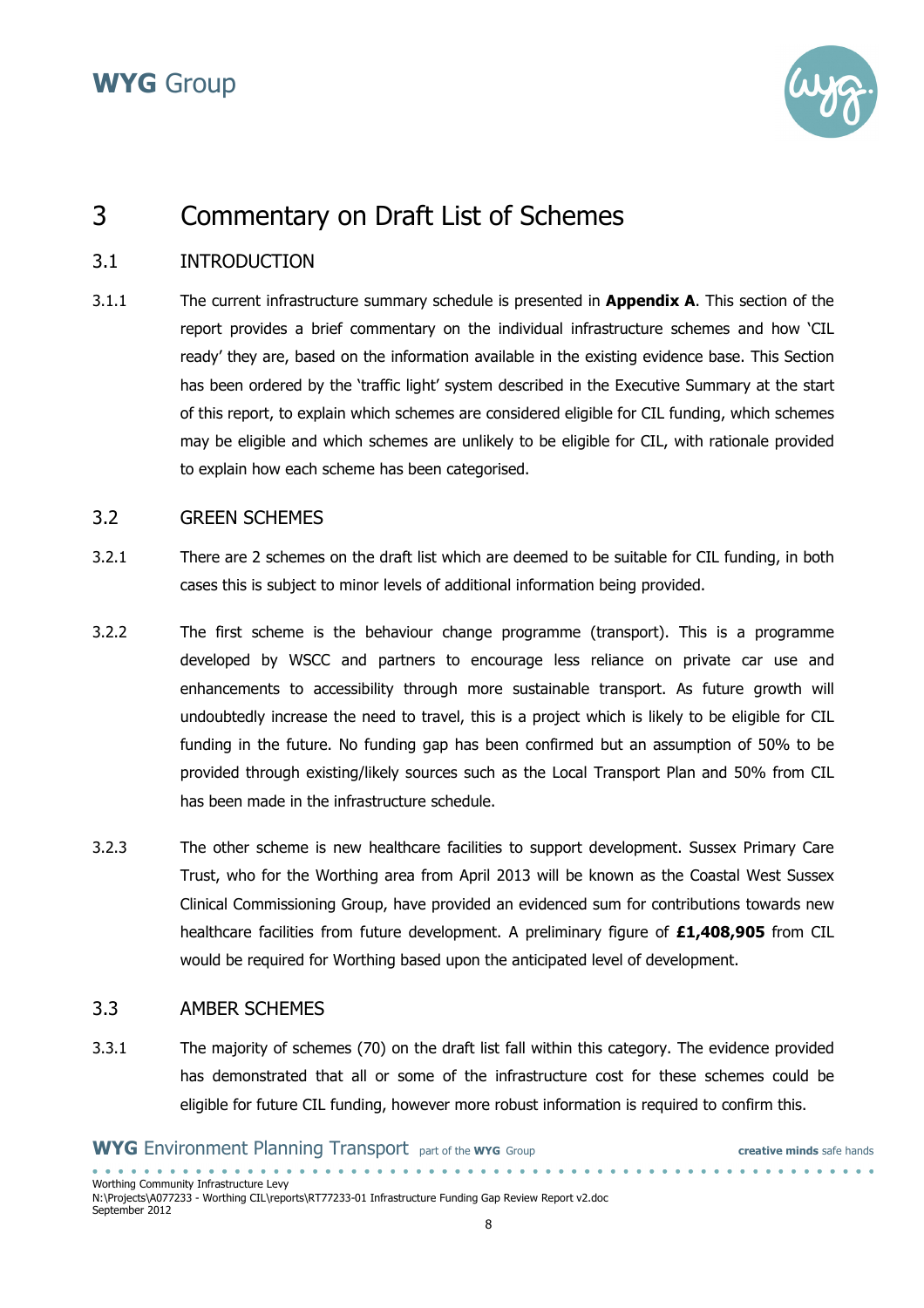

3.3.2 In particular, the following evidence is currently unavailable for many schemes:

- No scheme cost estimate;
- Existing funding source identified, but level of investment or timescale for contribution to infrastructure not confirmed;
- If either of the above items are missing the funding gap for CIL cannot be shown;
- Existing evidence base has not been supplied or is not clear as to how the scheme could relate to assisting future growth in Worthing;
- The scheme appears to be for the whole of West Sussex should a proportion of the estimated costs be attributed to Worthing only and if so how is this to be calculated?;
- No timescale has been provided for when the infrastructure is required.

#### 3.4 RED SCHEMES

3.4.1 There are 32 schemes provided in the evidence documents which have been deemed unsuitable or not relevant for CIL funding. The rationale for this is either because they are schemes required to alleviate existing issues, full funding is already available, or because they will be delivered as part of a development anyway.

#### 3.5 FUNDING GAP

. . . . . . . . . . . . . . . .

- 3.5.1 The current version of the infrastructure summary schedule (**Appendix A**) has total scheme costs of circa £135m. However, there are a number of issues with this figure, as identified above, namely some schemes having no cost estimate at all, with others being scheme estimates for West Sussex as a whole and therefore unlikely to be the correct figure to be used for the Worthing Borough area only.
- 3.5.2 The current aggregate infrastructure funding deficit stands at circa  $E20m$ . However, this figure only represents two infrastructure projects as funding gaps cannot be confirmed for all the other schemes on the list due to currently unavailable information. It is therefore important that the infrastructure providers and relevant stakeholders are consulted to seek to provide the missing information, or additional cost estimation work is commissioned, to enable a robust aggregate infrastructure funding deficit to be demonstrated.

Worthing Community Infrastructure Levy N:\Projects\A077233 - Worthing CIL\reports\RT77233-01 Infrastructure Funding Gap Review Report v2.doc September 2012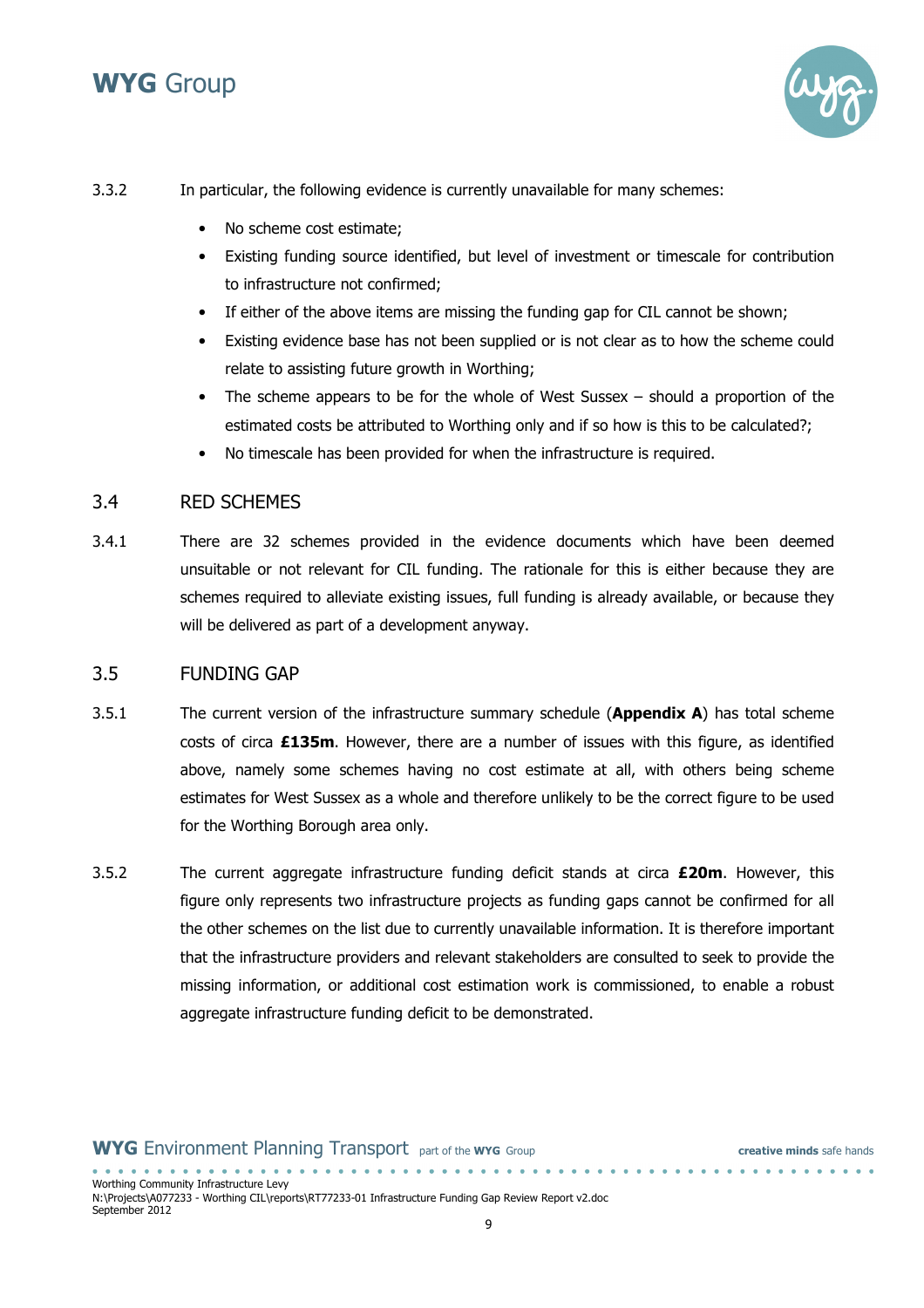

### 4 Summary and Next Stages of Work

- 4.1.1 Worthing Borough Council provided WYG with a comprehensive set of documentation to review and from which to produce a schedule of infrastructure schemes potentially eligible for CIL funding.
- 4.1.2 **Table 1** below summarises the **104** projects listed in the schedule and classifies them by infrastructure type and our conclusions as to how 'CIL ready' they are based upon the existing evidence base.

|                       | <b>Number of</b> | <b>Schemes Classed</b> | <b>Schemes Classed</b> | <b>Schemes Classed</b> |
|-----------------------|------------------|------------------------|------------------------|------------------------|
| <b>Type of Scheme</b> | <b>Schemes</b>   | as 'Green'             | as 'Amber'             | as 'Red'               |
| Transport             | 13               |                        | 10                     |                        |
| <b>Highways</b>       | 32               |                        | 30                     |                        |
| Education             |                  |                        |                        |                        |
| Flood Defences        |                  |                        |                        |                        |
| Healthcare            |                  |                        |                        |                        |
| <b>Utilities</b>      |                  |                        |                        |                        |
| Energy                |                  |                        |                        |                        |
| Sport & Leisure       | 10               |                        |                        |                        |
| Community             | 20               |                        | 10                     | 10                     |
| Green Infrastructure  | 17               |                        | 5                      | 12                     |
| Housing               |                  |                        |                        |                        |
| <b>Total</b>          | 104              |                        | 70                     | 32                     |

#### Table 1 – Summary of Schemes by Type (at September 2012)

- 4.1.3 Section 3 of this report discussed outstanding information that is likely to be required to ensure that the projects are robustly evidenced to be suitable for future CIL funding. There are a number of key omissions from some schemes in the current infrastructure evidence base:
	- There is no evidence that some infrastructure projects are required to support future growth.
	- There is no evidence of scheme costs for multiple infrastructure projects.
	- Where infrastructure projects are intended to fulfil a joint objective of addressing existing issues as well as supporting future growth appropriate proportional cost splits will need to be identified. This evidence is currently not available.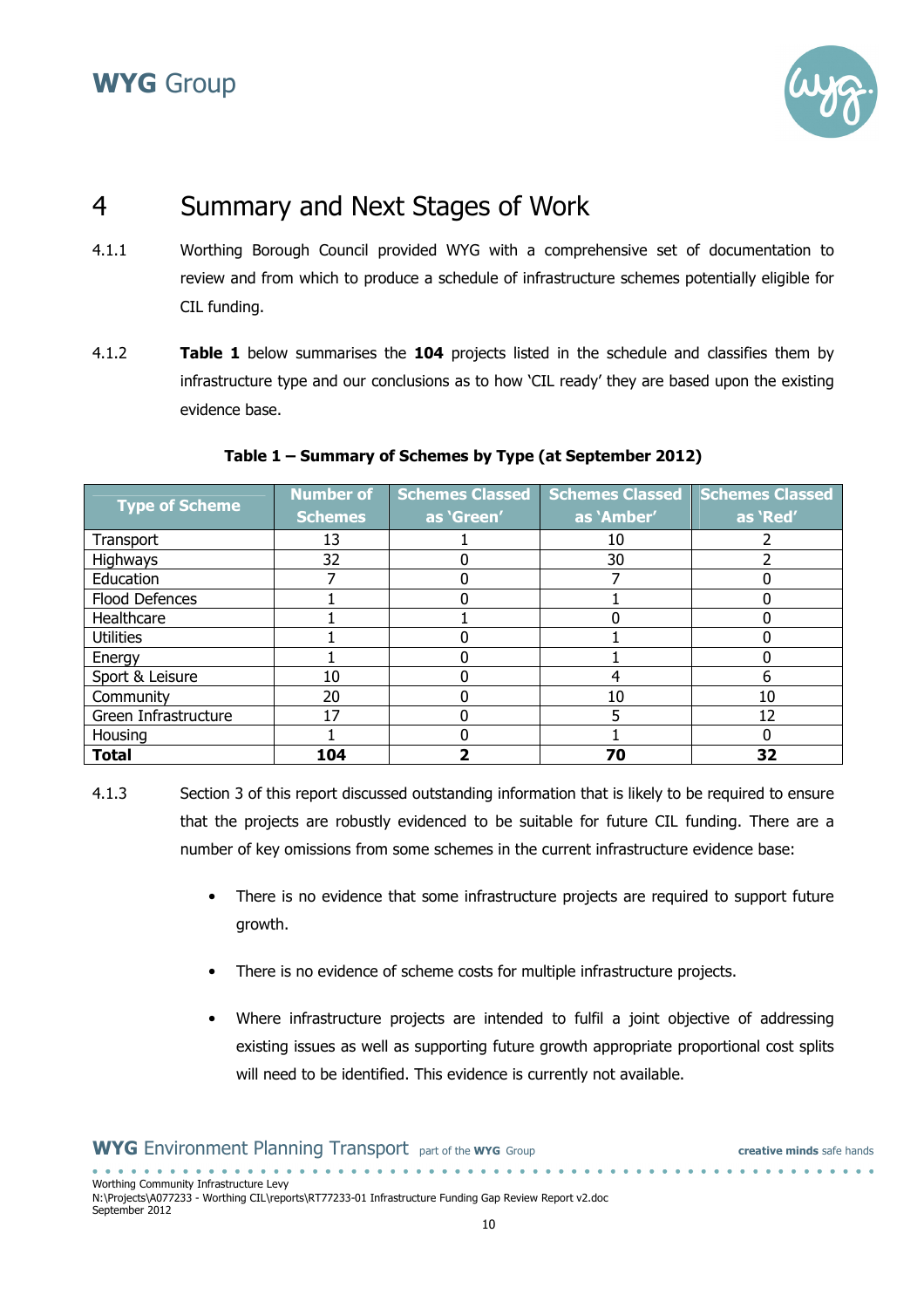

- There is no evidence of existing/ available funding for multiple projects which means a robust aggregate infrastructure funding deficit cannot yet be identified.
- Several schemes have been identified that are not appropriate for CIL, for example because they will be delivered as part of developments, or because they address existing issues.
- A number of schemes are Countywide, where a cost estimate has been provided for the scheme as a whole, not just for its area of influence upon Worthing. Therefore, it is likely that following consultation with County-wide providers such as WSCC, the NHS and the Environment Agency the overall scheme costs for these projects should be proportionally reduced.
- 4.1.4 It is understood that WBC is currently consulting on the latest version of the infrastructure summary schedule with the relevant infrastructure providers and it is expected that this process will address some of the current information gaps. Following this stage it is recommended that any outstanding gaps should be investigated further and addressed either through the production of a bespoke infrastructure cost estimation study, or removed from the schedule altogether if a suitably robust infrastructure funding deficit has already been demonstrated.

. **. . . . . . . . . . . . . . .** .

Worthing Community Infrastructure Levy N:\Projects\A077233 - Worthing CIL\reports\RT77233-01 Infrastructure Funding Gap Review Report v2.doc September 2012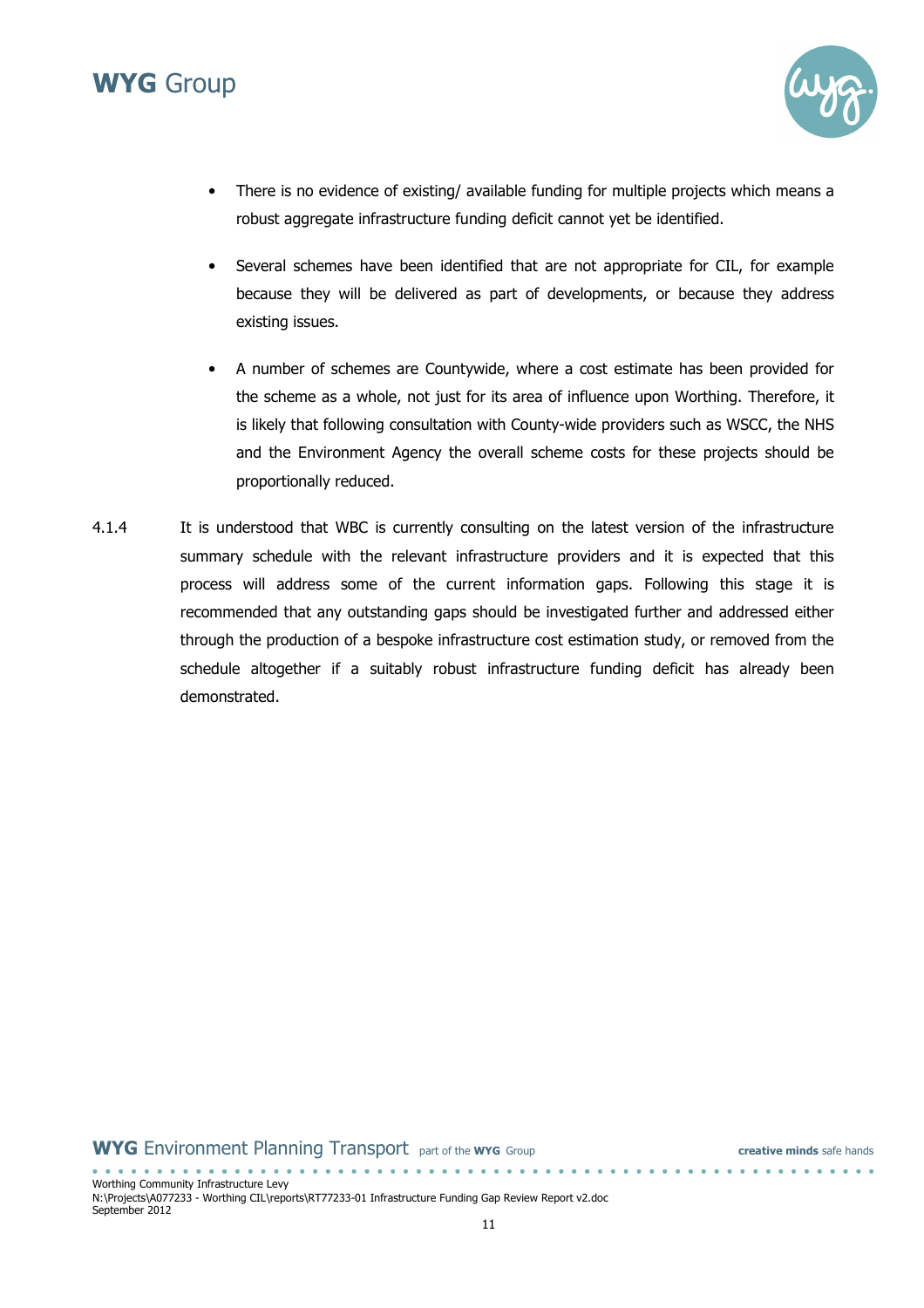



# Appendix A – Draft List of Schemes

WYG Environment Planning Transport part of the WYG Group creative minds safe hands